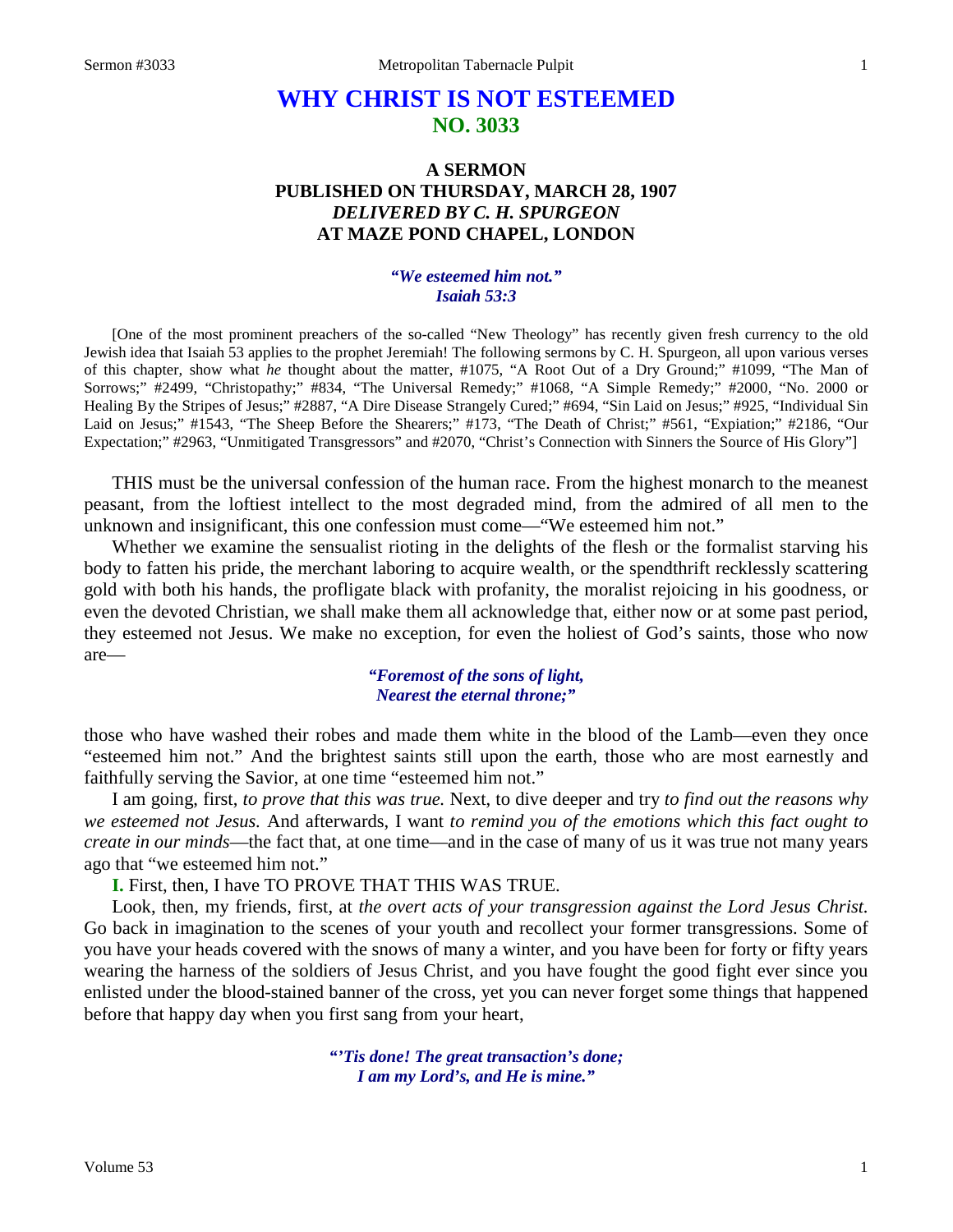It might not be profitable to mention in detail those sins of long ago, yet some of you have a very vivid remembrance of them, and although the Lord has graciously forgiven them and blotted them out of His book of remembrance, your own conscience will not let you forget them.

There are others of you who were, either by your early associations, or by the restraints of sovereign grace, kept from openly sinning against God as many others did, yet you know that *your lives were not in accordance with the law of God.* You were, in comparison with many of your fellows, moral, upright, amiable, yet, so far as Christ was concerned, you "esteemed him not."

Your friends and companions could find no fault with your character, but you know now that, all the while, there was a fatal flaw which was plainly manifest to the eye of God. In the case of some, the apparent excellence was all on the surface, but underneath there was a mass of rottenness and sin of which they can only think now with shame and sorrow. That, too, has all been forgiven and forgotten by God—yet it lingers in their own remembrance in a most salutary fashion, for it makes them hate all forms of iniquity and turn from them with utter loathing.

Besides the overt acts of sin which some of you committed—and the less public but none the less deadly evils of which others of you were guilty—there was further evidence that you did not esteem Christ in the fact that *you did not esteem His Word as you should have done.* Possibly, just to quiet your conscience, you read a chapter from it in the morning and another in the evening, or you listened to it while your parents read it at family prayer. But how dull and dry it seemed to you. You could revel in a novel and be completely fascinated with fiction, but the inspired truth of God was a weariness and a burden to you.

I must honestly confess that, before I knew the Lord or was seriously seeking Him, although I found the historical parts of the Bible interesting, a great portion of the Scriptures appeared to me to be dull and meaningless. As for anyone reading the Word as a treat, I could no more understand how that could be done than a blind man could appreciate the beauties of the scenery that could be discerned by sightseers on the top of a mountain.

I might perhaps be mentally charmed by some beautiful passages in the Bible, but as to its hidden spiritual meaning, I had no true perception. If I were sick and in fear lest I was about to die, down would come my Bible and I would read it diligently for a while. But as for taking it as my everyday companion—that idea never occurred to me until the Holy Spirit began to work conviction in my heart, and then I was glad enough to turn to the neglected Book, to find an answer to the all-important question, "What must I do to be saved?"

If you, my brethren and sisters in Christ, could each one relate your own experience, I expect you would, many of you, have to join with me in saying, "We esteemed him not, for we did not hold in proper esteem the Sacred Scriptures in which He had been revealed to us."

Another proof that we did not esteem Christ was the fact that *we did not esteem His people.* We may have thought that, as a class, they were a harmless set of enthusiasts, or we may have reviled them as hypocrites and deceivers, although we had no reason for applying such titles to them.

As for myself, from my earliest days I had the priceless privilege of being associated with those who practiced what they professed, and I had such gracious examples set before me, both in my father's house and while I was at my grandfather's, that I ought to have appreciated Christian people at their true value, as I do now, when I delight to sing, with good Dr. Watts,

> *"My soul shall pray for Zion still, While life or breath remains; There my best friends, my kindred dwell, There God my Savior reigns."*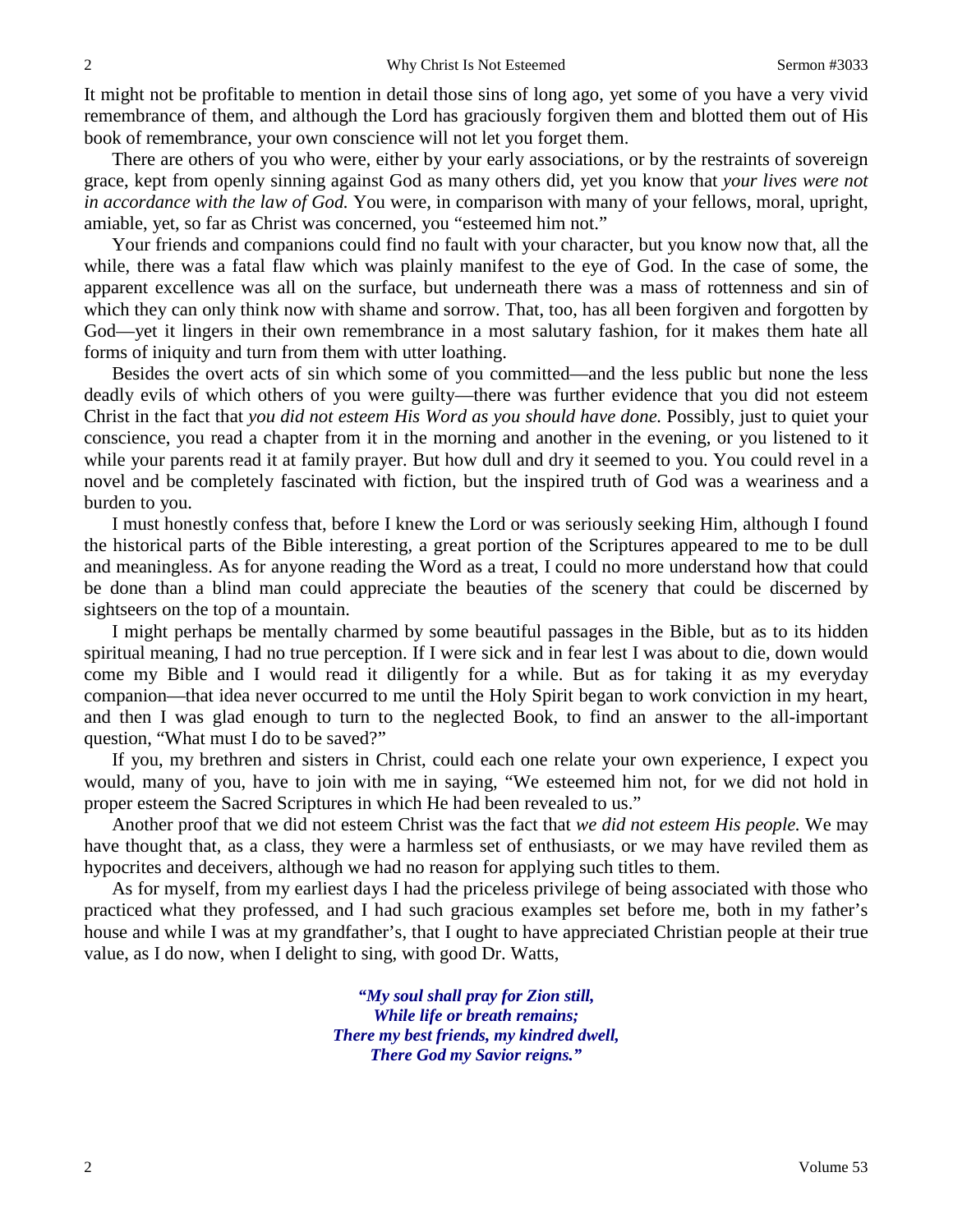But why need I linger over the minor matters when you know, and I know, that *we did not esteem Christ Himself?* This is proved from the fact that we were so long before we sought Him as our Savior, before we came to Him and trusted Him as our All-in-all.

How many years some of us lived without really praying to Him, or communing with Him! His name was not melodious to our ear, nor entrancing to our heart. In those days, we might have adopted the prophet's language as our own—"He is despised and rejected of men; a man of sorrows, and acquainted with grief: and we hid as it were our faces from him; he was despised, and we esteemed him not."

"O Thou adorable Jesus!" a Christian will say, "my life, my hope, my joy, my light, my way, my end, my all. There was a time when Your groans in Gethsemane, Your agonies in Gabbatha, and even Your death on Calvary's cross seemed to be things of no account to me. You were no more to me then than was Barabbas, and had I mingled amongst the crowd that surged around Pilate, I might have cried with the mad mob, 'Away with him! Crucify him! Crucify him!' I heard Your Gospel preached, but it was only like a tale to which I had so often listened that it no longer had any interest for me. O Jesus, Thou wondrous incarnation of the grace of God to guilty men, how could You so long endure the neglect and enmity of him who now, with shame and confusion of face, confesses that he esteemed You not?"

Ah, brethren! I feel that I cannot preach as I fain would upon such a theme as this which touches me in the very depths of my soul. If I could, by any means, bring the truth of the text home to your hearts, if the Holy Spirit were but poured upon you so that you would all inwardly confess, even if you did not audibly say, "We esteemed him not," my object would be gained and I should have proved the truth of Isaiah's utterance.

**II.** Now, in the second place, we are TO TRY TO FIND OUT WHY WE DID NOT ESTEEM THE LORD JESUS CHRIST.

The first reason that I would mention why we esteemed not Jesus is, *because we esteemed ourselves so highly.* Self-esteem naturally keeps Jesus out of the heart. And the more our self-esteem increases, the more firmly do we fasten the door against Christ. Love of self prevents love of the Savior. The sinner sets up an idol-god—himself—on the throne where God alone ought to sit.

Hear this, O you heathen, and blush for the wickedness of men who live in this land of many privileges, in this enlightened age—and some of whom even profess and call themselves Christians! Instead of bowing down to blocks of wood and stone, or worshipping the sun, and moon, and all the host of heavenly bodies, they are worse heathens than even you are, for they prostrate themselves before *themselves* and adore their own merits, their own good deeds, their own charity, and so on.

Christian, was not this the reason why you did not esteem Christ—because self was everything to you in the days of your unregeneracy? If anyone had then told you that your heart was corrupt to its very core, what would you have replied? You would have answered, "I feel that I am as good as anyone else whom I know and better than most of those I see around me." If you had been informed that all your good works were but varnished sins, and that the very best of them were foul and full of faults, would not your blood have boiled with indignation?

Or if someone had told you that your best righteousness was only like a heap of filthy rags, fit for nothing but to be burned, you would surely have replied, "I have a righteousness of which I have no reason to be ashamed. And although I do not say that it is perfect, yet I hope I shall have as good a chance of standing before God's throne as anybody else will have."

"Such were some of you" and as long as you thus highly esteemed yourselves, of course you did not esteem the Lord Jesus Christ. Does the man who is in perfect health esteem the physician? If all were always well, who would care for the doctors? Would they not laugh them to scorn? Does the man who is rich hold in high esteem the one who would give him alms? "Nay," says he, "give your alms to those who need them. I do not require them."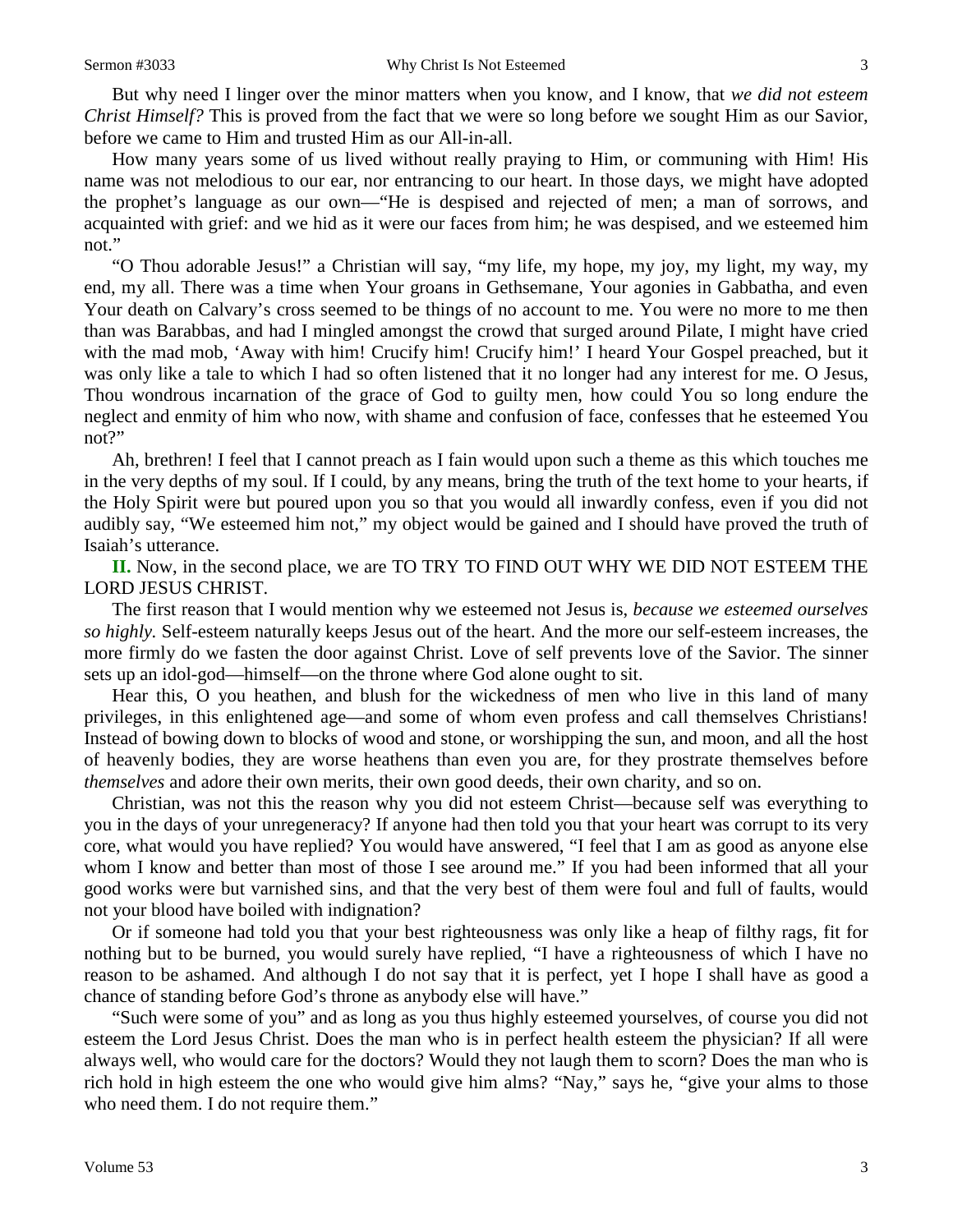Will a man who has the proper use of his limbs care for crutches? "Nay," says he, "hand them over to the lame. I have no need of them." In like manner, we did not esteem Christ because we felt that we had no need of Him. We thought that we could do very well without Him, at least for the present. There might come a time when He might be able to give us a lift over a fence, or if we came to a muddy place in the road, He might be willing to lay His cloak down for us to step on so that we might not soil our feet. But as for the rest of our journey, we thought we could get on very well by ourselves, though we might be glad for Christ to help us into heaven at the last.

Perhaps no one of us would have put the matter quite so plainly as I have done, but that would have been the practical effect of our self-esteem, and that is why we did not esteem Christ, for self-love had completely engrossed our hearts. Self and the Savior can never live in one heart. He will have all or none. So, where self is on the throne, it cannot be expected that He should meekly come and sit upon the footstool.

Another reason why we esteemed not Jesus was *because we esteemed the world so highly.* We were like the man of whom John Bunyan tells us, who was quite willing that others should have the joys of the world to come so long as he could have all that he wanted in the present life. The worldling still says, "A bird in the hand is worth two in the bush," and to him this present evil world is the bird in the hand—and he thinks of all the bliss of heaven as though it were but a bird in the bush. "Let me live while I live," says he, "and have all the happiness that I can here, and let them have the next world who can win it."

With some of us, it is not very long ago since we also talked like that—and scorned the glories that are everlasting, and we put far away from us Jesus Christ and His great salvation. "We esteemed him not" because we loved the earth and all its follies, because we were so busy gathering its poisoned dust into heaps or delighting ourselves in its unsatisfying pleasures.

It is not until the rope is cast loose that the balloon can soar above the clouds—and it is not until the cord that binds us to the things of this earth has been cut that our soul can hope to mount towards the things which are unseen and eternal. Until we have been weaned from the world, we shall never esteem Jesus as the chiefest among ten thousand, the altogether lovely One in whom is all our delight.

A third reason why we did not esteem Christ was b*ecause we did not know Him.* It is true that we knew a great deal *about* Him, but we did not know HIM. We had read what the evangelists had recorded concerning Him, we knew much concerning His doctrines, perhaps we had even tried to keep some of His precepts, yet we did not personally and savingly know Him.

There is a great distinction between knowing about Christ and knowing Christ Himself—between knowing what He did, and knowing who and what He is—and really knowing Him in the sense in which He used that expression when He said, in His great intercessory prayer to His Father, "This is life eternal, that they might know thee the only true God, and Jesus Christ, whom thou hast sent." Yet it is only through Himself, by the infallible instruction of His ever-blessed Spirit, that we can thus know Him, as the apostle John writes, "We know that the Son of God is come, and hath given us an understanding, that we may know Him who is true, and we are in Him who is true, even in His Son Jesus Christ. This is the true God, and eternal life." The poet was right when he wrote,—

#### *"His worth, if all the nations knew, Sure the whole world would love Him too."*

And Rutherford said, "Surely, my Lord, if the whole world could see thee, the whole world must love thee. If thou wouldst but open only one of thine eyes, and look upon them, they must run unto thee, ravished with delight, for thou art so fair, my precious Jesus, that thou only needest to be seen to be loved."

But the worldling has never seen Christ, so he does not know Christ, and does not love Christ! Ah, poor worldling! If you had but seen my lord as I saw Him in the hour when He said to me, "I, even I, am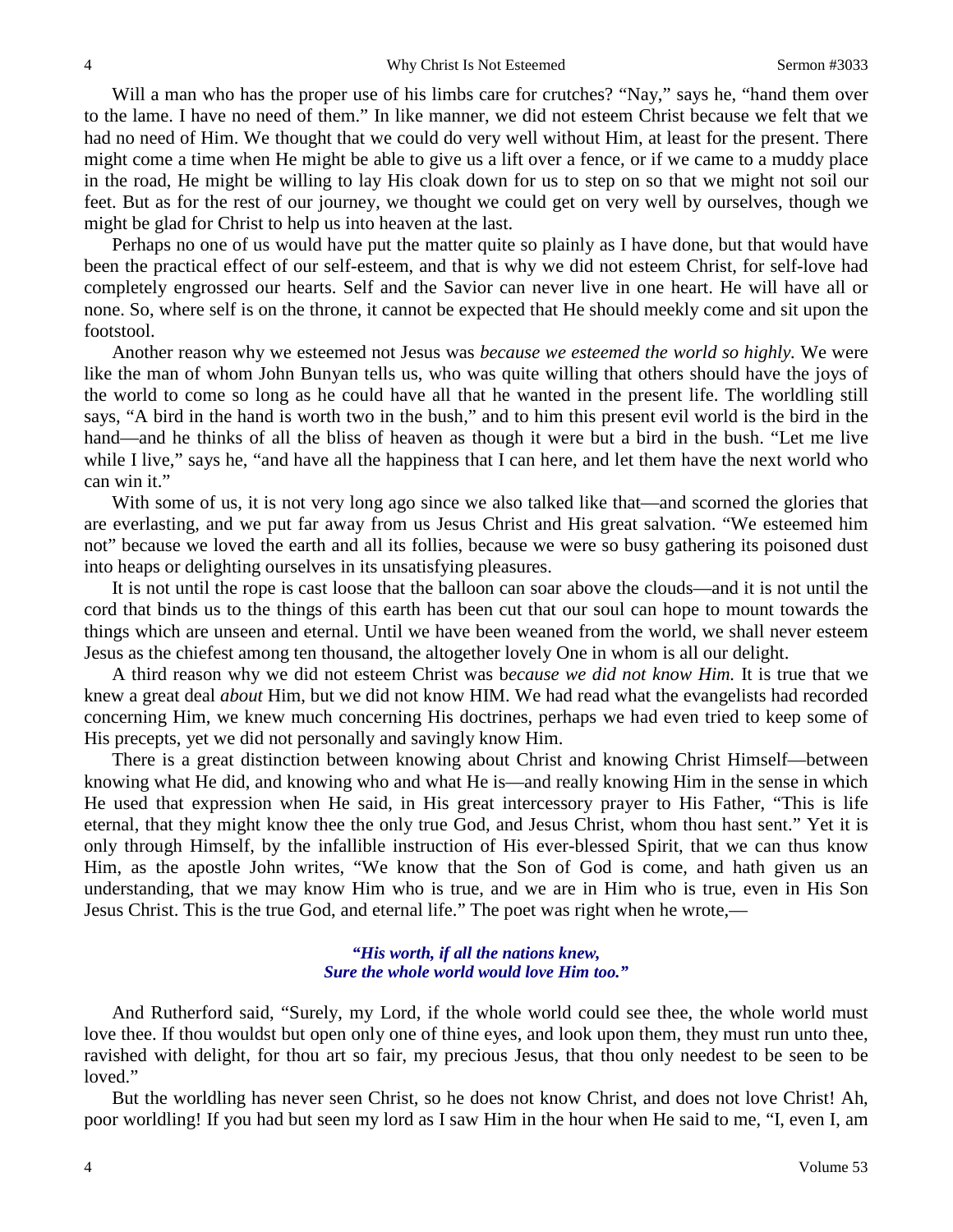#### Sermon #3033 Why Christ Is Not Esteemed 5

He that blotteth out your transgressions for Mine own sake, and will not remember thy sins"—if you could, with the ear of faith, have heard that divine declaration, sweeter even than the music of the harps of heaven—in a single moment you would have loved the Lord Jesus with such an ardent passion that the bonds of life would scarcely have been strong enough to keep you in this clay tenement, but you would have longed to fly away and be with your beloved Lord forever.

And worldling, could you have such a visit from Jesus as now and then the believer is privileged to have—if you could experience but five minutes of the bliss that a Christian has enjoyed, so that he has been obliged afterwards to say, as Paul did, "Whether in the body, I cannot tell; or whether out of the body, I cannot tell; God knoweth"—if you could thus be "caught up to the third heaven," and hear unspeakable words, which it is not possible for a man to utter, if you could once behold our blessed Savior, you would be compelled to love Him, for He is so lovely, so gracious, so glorious that you could not any longer think unkindly of Him. Those who think wrongly of Christ have never known Him. And we, who do know Him, confess with shame that the reason why for so long "we esteemed him not" was because we knew Him not.

The last reason I will mention is the very core of all the other reasons. There need be no surprise that we did not esteem Christ, *for we were spiritually dead.* I will suppose that there sits, away yonder, a man over whom I want to exert a certain influence. I will further imagine that I am a skillful musician and that I touch the strings of my harp in such a manner as to bring forth the most delightful melody, yet the man takes no notice whatever of it.

Then I turn to an instrument of quite another sort—a cornet or a bugle—and blow a blast that startles all of you—yet still that one man gives no heed to the sound. Why is it that, charm we never so wisely, he is like the deaf adder, and regards neither the sweetest nor the shrillest or loudest noise?

I try to attract his attention in another way. I place before him the daintiest dish that the cleverest cook in all England can prepare, or I bring some rare delicacy from a distant land—but he regards the food no more than he did the music. I will try another plan to reach his senses. I will bring Him—

#### *"The choicest flowers that were e'er grown Since Eden's joys were blasted."*

I will hold them close to his face and let their fragrance ascend to his nostrils. Yet he heeds not. What will arouse him? Let heaven's thunderpeals roll like the drums in the march of some mighty warlord, but the man moves not. Let the lightning flash all around us till it seems as though the end of the world had come, but the man stirs not.

What shall I do to awake him? Shall I beat him with a whip or strike him with a sword? All is in vain, and at last I perceive that the man is dead and that all my efforts have been wasted. Now the riddle is solved, the secret revealed, the knot untied—*the man is dead.* And so I wonder no longer that he esteemed not music, or food, or flowers, or that he feared not thunder, lightning, or the sword.

And brethren and sisters in Christ, though He has quickened us, there was a time when we were "dead in trespasses and sins," and like Lazarus in his grave, we were becoming more and more corrupt as every moment passed.

**III.** Now, having proved the truth of the text, and given you various reasons why we did not esteem Christ, let me, in conclusion, ask WHAT EMOTIONS OUGHT THIS FACT TO CREATE WITHIN OUR SOULS?

First, I think that the recollection of this truth, that "we esteemed him not," ought to produce in us *the deepest penitence.* I cannot understand that Christian who can look back upon his past life without a tear. If he can turn to the black pages of his history, which not only have no record of goodness, but are full of entries concerning his sins against his present Lord and Master, and yet not weep at the remembrance of them, surely he can never have learned the true nature of sin.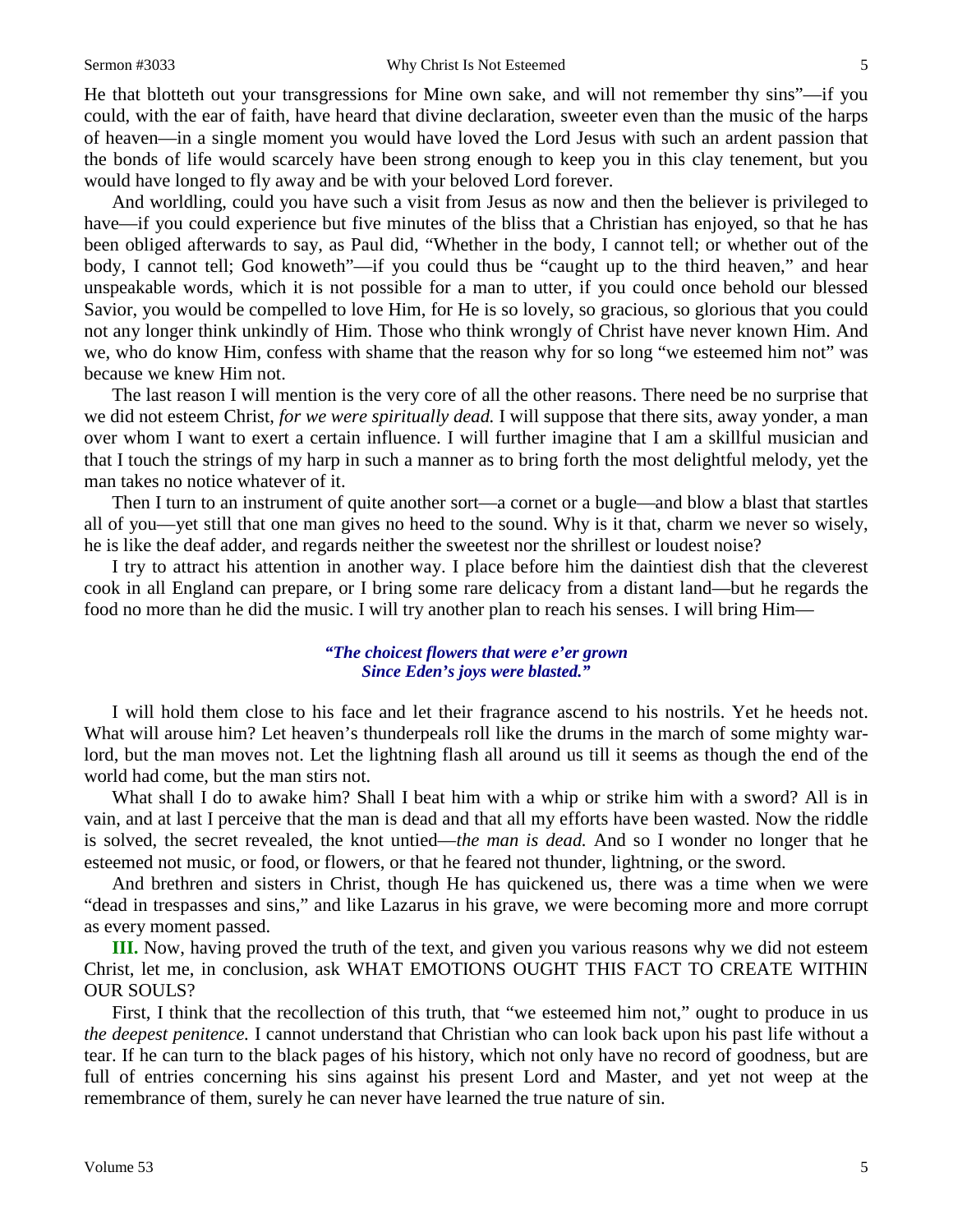O Christian, it would be becoming on your part to catch the spirit, if not literally to imitate the action of that "woman in the city, who was a sinner," of whom we read that, "when she knew that Jesus sat at meat in the Pharisee's house," she, "brought an alabaster box of ointment, and stood at his feet behind him weeping, and began to wash his feet with tears, and did wipe them with the hairs of her head, and kissed his feet, and anointed them with the ointment."

Our Lord's explanation of her conduct was that "she loved much." Is it because you do love your Lord so little that you do not manifest your grief over your past sin as that poor woman did? Recollect that, although you did not esteem Him, He had loved you with an everlasting love, and He had purchased your soul's redemption at the great price of His own most precious blood. He stood before you, holding in His pierced hands the roll of the eternal covenant which set your soul at liberty, and gave you a full discharge. Yet you did not esteem Him.

O Christian, will you not weep even at the remembrance of the way in which you did treat the best Friend you have ever had? Recollect that you did virtually nail Him to the tree and pierce Him to the heart. Dr. Watts spoke for all believers when he wrote the self-condemning words,—

> *"'Twas you, my sins, my cruel sins, His chief tormentors were; Each of my crimes became a nail, And unbelief the spear.*

*"'Twas you that pulled the vengeance down Upon His guiltless head: Break, break, my heart, oh burst mine eyes! And let my sorrows bleed."*

And now, beloved brethren and sisters in Christ, having for a while allowed our penitential sorrow thus to find suitable expression, let us strike a higher note, and remembering that there was a time when we did not esteem Christ, *let us now rejoice in the great salvation which He has procured for us.* 

It is true that we have great reason for sorrow that we should ever have been so vile as not to esteem Him to whom we owe everything for time and for eternity. Yet we have much more reason to adore the height, and depth, and length, and breadth of that love of Christ, which passes knowledge, and which carried out to completion the wondrous plan whereby all our iniquities have been blotted out, and we have become "accepted in the beloved."

It was right that we should weep at the remembrance that we were numbered among the fallen, yet it is equally right that we should rejoice over the fact that we have been reclaimed. And what should be the very key-note of our song of rejoicing? Should it not be the sovereign grace of God? The reason why the Lord chose us unto salvation was certainly not because we esteemed His Son, Jesus Christ, more than others did, for, "we esteemed him not." If you ask me why God chose His people, I can only answer that it is for the same reason that Christ gave concerning the things that were hidden from the wise and prudent, but revealed unto babes, "Even so, Father: for so it seemed good in thy sight."

There is one other emotion which every true Christian should feel—that is, *hope for his fellows.* If I feel sorrow for my sin and joy for my deliverance, I ought also to have hope for other people. Perhaps someone here is saying, "I have brought my son to the house of prayer time after time, and I used to hope that God would have mercy upon him, but now I have given up all hope."

Stop, my brother. Do not talk like that. Do you not remember the time when it might have been said, concerning you and me, that we did not esteem Christ, and although your son does not now esteem Him, is that any reason why he should not yet do so? On the contrary, is not the manifestation of divine grace in your own case an encouragement to you in hoping for your son's conversion?

"Oh!" says another venerable sire, "I have long prayed in vain for one of my children. These hands, which are now palsied with age, have been lifted up year after year to the God of grace, but I have lost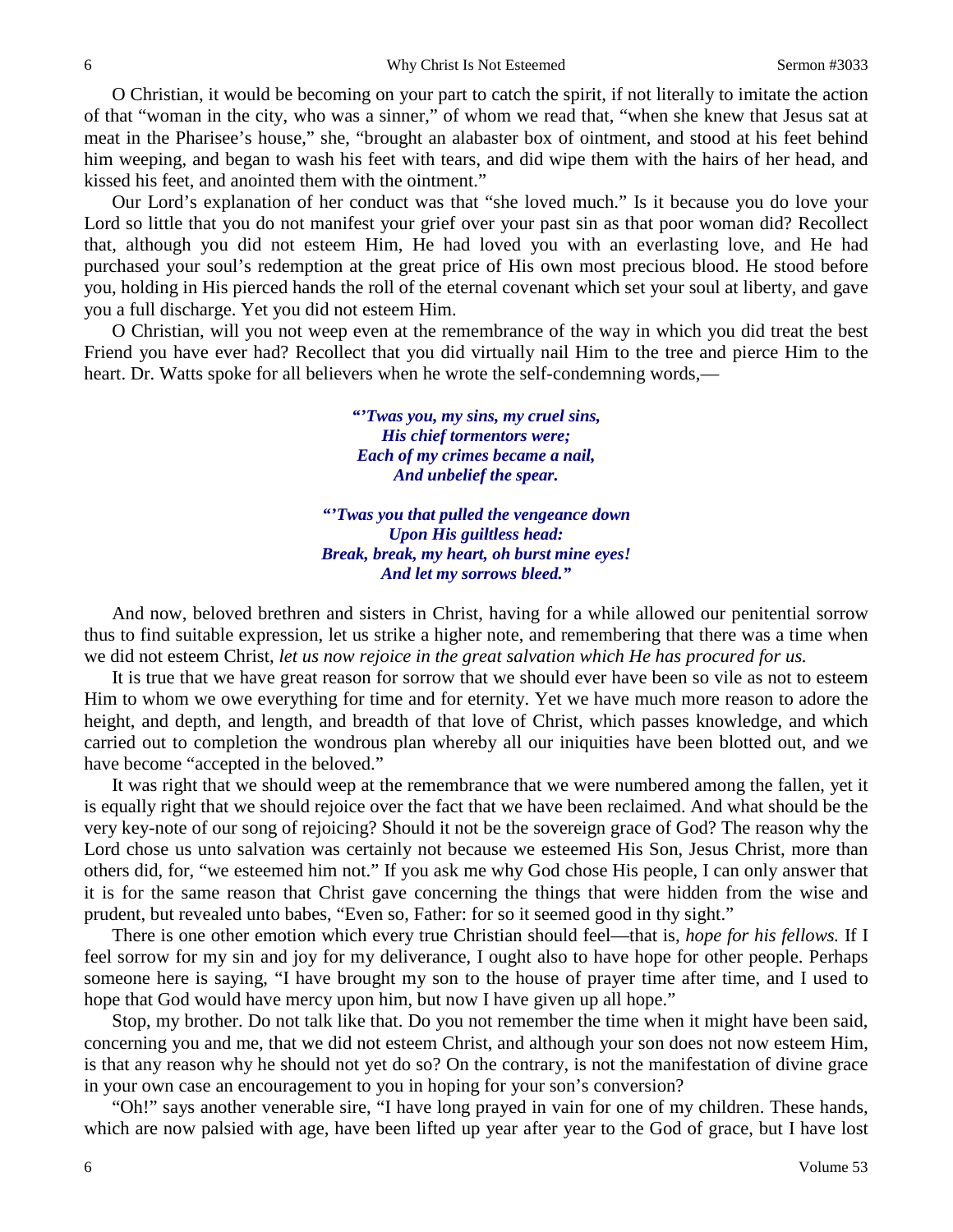all hope of my child's salvation." But my hoary-headed friend, think not that your prayers have failed, even though they still remain unanswered. They are all filed in heaven, and when the required number shall be complete, when that petition which God has determined shall be the "effectual" one shall be presented, your child shall be saved. But why should you despair concerning your dear one? You know that, for many years, you did not esteem Christ, yet He is "altogether lovely" to you now. Then why should not your experience be repeated in the case of your child?

"Ah!" says another, "I live in such and such a district, among many of the worst people in London. I have tried to bring them under the sound of the Word, but cannot induce even one of them to come. I feel as if I must give up even hoping for their salvation. They seem to me to be too bad ever be saved." But my dear friend, you and I at one time did not esteem Christ—and if we really know what was in our own hearts, we shall say that these people are not much worse than we were.

Yet suppose they are as bad as you think they are—remember that striking saying of Whitefield's— "Jesus Christ is willing to receive the devil's castaways." A very fastidious lady, who heard that he said that, complained to the Countess of Huntingdon, and said how sad it was that he should talk in such a vulgar way. The Countess said, "Mr. Whitefield is downstairs. I will send for him and let him answer for himself."

When he came up and heard the lady's remark, he simply replied, "I have just been talking to a poor, sinful woman, who had been to hear me preach, and the one thing that comforted her was the sentence to which this lady objects, 'Jesus Christ is willing to receive the devil's castaways.'" "Ah!" said Lady Huntingdon, and others who agreed with her, "That is quite sufficient justification for you."

I can testify, from my own experience, that God often blesses some of our rough expressions more than our highly-polished ones. I have seen so many souls saved through some of the odd and singular sayings that I have felt moved to utter that I intend, God helping me, to go on in the same style, even though some people may continue to find fault with me for doing so.

I can certainly endorse Mr. Whitefield's remark, "Jesus Christ is willing to receive the devil's castaways." However vile and foul a sinner may be, I always feel, "That is just what I would have been but for the grace of God." Therefore, instead of imitating the priest and the Levite who left the poor wounded traveler to die so far as they cared, I feel anxious to go to the very worst of my fellow men and to say to them, "Why, my dear brother, there was a time when I did not esteem Christ, so I will not be angry with you because you say that you are not religious. I will not scold you because you do not read the Bible, or pray to God, or go to a place of worship.

"But I will try to win your esteem for my Master by telling you of His great love to sinners just like you. Though He was reigning with His Father in heaven, He gave up all His glory and came down to earth, to live just as any other poor man might have lived, only that He was without sin. He went about doing good, healing the sick, cleansing the lepers, raising the dead, and at last, He willingly gave Himself up into the hands of wicked men, and died, 'the just for the unjust, that he might bring us to God."

So I would try to make the Gospel very plain to my poor friend, and tell him what the Lord had done for my soul, and assure him that, having saved *me*, there was no limit to His grace and mercy. I always admire the argument of Charles Wesley in those familiar lines,—

#### *"His blood can make the foulest clean, His blood avail'd for me."*

That was the same kind of argument that Paul used when he wrote, "This is a faithful saying, and worthy of all acceptation, that Christ Jesus came into the world to save sinners; of whom I am chief. Howbeit for this cause I obtained mercy, that in me first Jesus Christ might shew forth all longsuffering, for the pattern to them which should hereafter believe on him to life everlasting."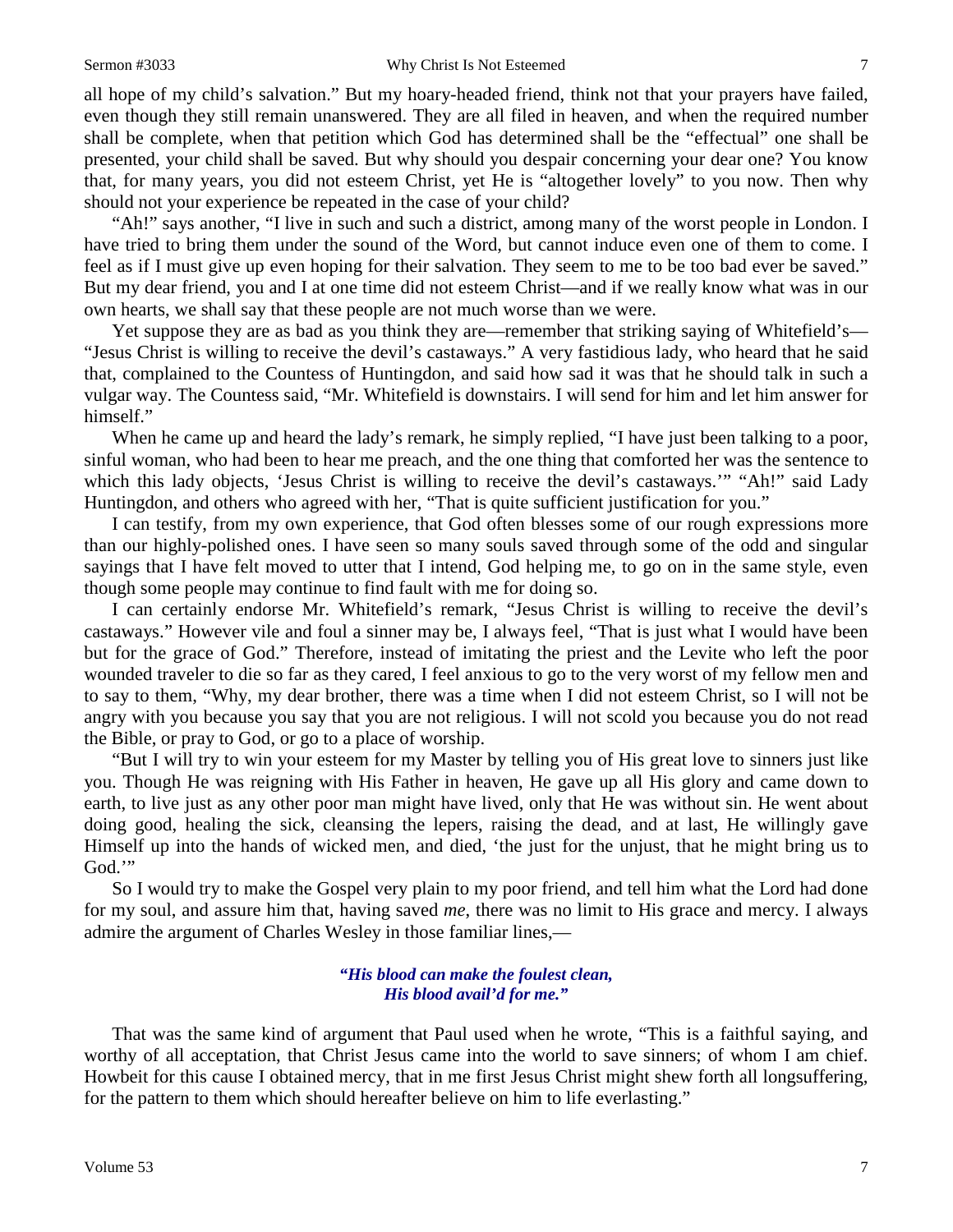Christian men and women, as you retire from this building, I leave these thoughts with you. At one time you did not esteem Christ, so now you have no right to be proud of your position as His followers, but should give to Him all the glory for your salvation, and you should hope for the salvation of others, even the very worst of your fellow creatures.

#### *"While the lamp holds out to burn, The vilest sinner may return."*

You may go to the very worst haunts of sin and vice, in this city or anywhere else, and trusting in the power of the Holy Spirit, you may proclaim the Gospel of Christ to be the most abandoned men and women whom you can find, knowing that He is able "to save them to the uttermost that come unto God by him, seeing he ever liveth to make intercession for them."

## **EXPOSITION BY C. H. SPURGEON**

### *MATTHEW 26:14-45*

**Verse 14-15.** *Then one of the twelve, called Judas Iscariot, went unto the chief priests, and said unto them, What will ye give me, and I will deliver him unto you? And they covenanted with him for thirty pieces of silver.*

At what a price did the traitor sell our blessed Master! O you who have been redeemed with His precious blood, set a high value upon Him, think much of Him, say much in praise of Him! Remember these thirty pieces of silver and never be guilty of despising the Lord of glory, as these chief priests did when they paid the price of a slave for Him.

**16-19.** *And from that time he sought opportunity to betray him. Now the first day of the feast of unleavened bread the disciples came to Jesus, saying unto him, Where wilt thou that we prepare for thee to eat the passover? And he said, Go into the city to such a man, and say unto him, The Master saith, My time is at hand; I will keep the passover at thy house with my disciples. And the disciples did as Jesus had appointed them; and they made ready the passover.*

See the absolute control which Jesus has over the minds of men. He can have any man's house that He wants and He knows who will be glad to welcome Him. Yet this same Jesus was about to die—and this shows how perfectly voluntary was His sacrifice. He was not forced to stand in our place, nor was He compelled to suffer except by the constraint of His own great love. All was free, as became the freedom of His grace.

Then shall not our heart's love flow out freely to Him? Shall we need to be scourged to obedience? Oh, no, beloved! So let us think what we can voluntarily do in honor of our divine Lord, who gave His all for us.

**20-22.** *Now when the even was come, he sat down with the twelve. And as they did eat, he said, Verily I say unto you, that one of you shall betray me. And they were exceeding sorrowful,* 

And well might they be sad.

**22.** *And began every one of them to say unto him, Lord, is it I?*

What anguish does that question always stir within the heart and mind of every true believer! "Shall I ever betray my Lord and Master? Shall I ever deny or forsake Him?" God grant that none of us may ever do as Judas did!

**23.** *And he answered and said, He that dippeth his hand with me in the dish, the same shall betray me.*

He who had been entrusted with the charge of the finances of the little band of Christ's immediate disciples—he who carried the bag—was the one who was about to betray his Lord. Since then, Christ has often been betrayed by those who have been in positions of trust, those who have led the way among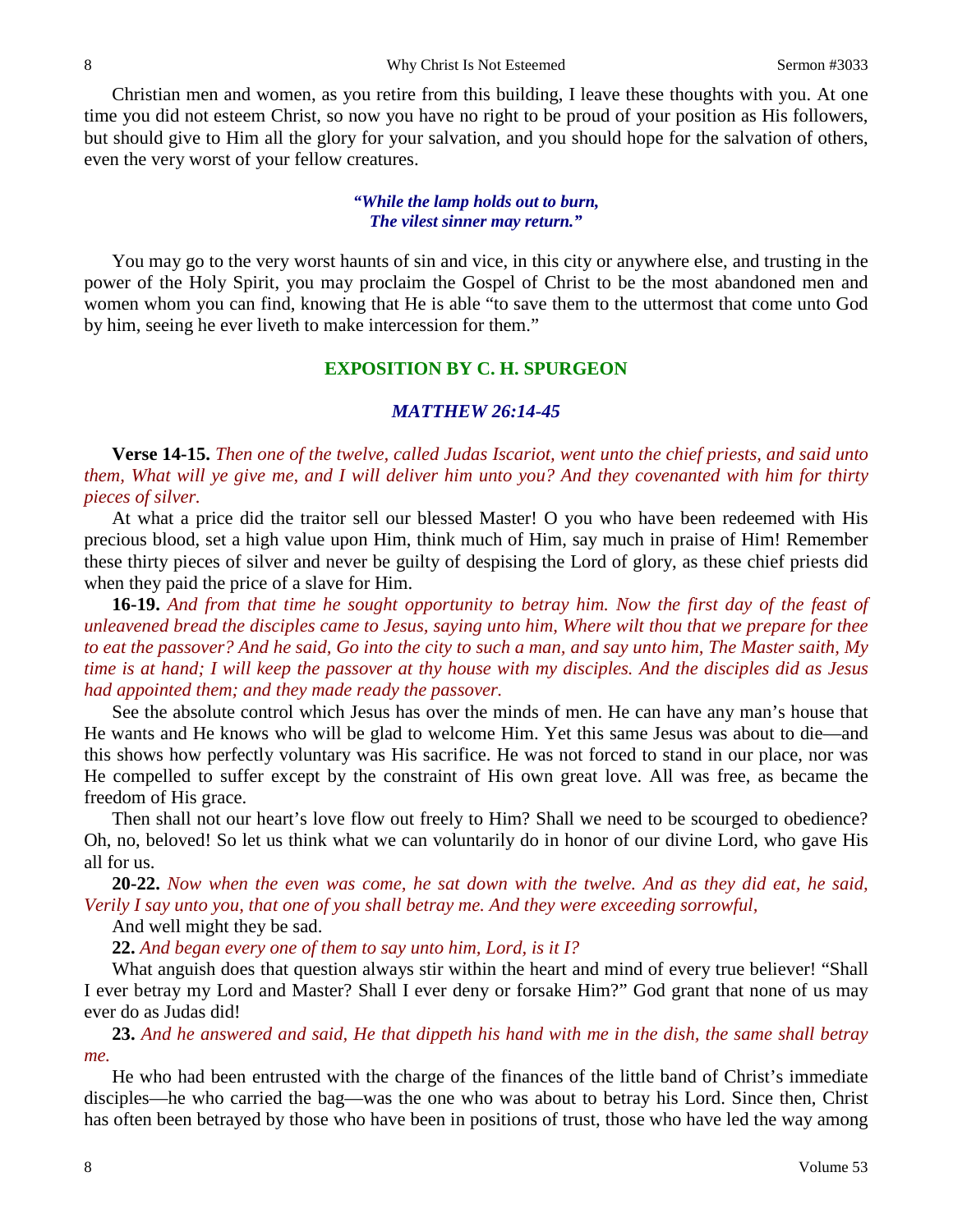**24-25.** *The Son of man goeth as it is written of him: but woe unto that man by whom the Son of man is betrayed! it had been good for that man if he had not been born. Then Judas, which betrayed him, answered and said, Master, is it I? He said unto him, Thou hast said.*

Judas seems to have been the last to ask the question, "Master, is it I?" Yet he was the guilty one the one who had already covenanted with the chief priests to sell His Lord.

**26-31.** *And as they were eating, Jesus took bread, and blessed it, and brake it, and gave it to the disciples, and said, Take, eat; this is my body. And he took the cup, and gave thanks, and gave it to them, saying, Drink ye all of it; for this is my blood of the new testament, which is shed for many for the remission of sins. But I say unto you, I will not drink henceforth of this fruit of the vine, until that day when I drink it new with you in my Father's kingdom. And when they had sung an hymn, they went out into the mount of Olives. Then saith Jesus unto them, All ye shall be offended because of me this night: for it is written, I will smite the shepherd, and the sheep of the flock shall be scattered abroad.*

Observe our blessed Lord's habit of quoting Scripture. He was able to utter words of infallible truth which had never before been used, yet He constantly quoted from the inspired Scriptures. Those who nowadays cavil at the Word of God, and yet profess to be followers of Christ, find no excuse for their conduct in the example that He has left us, for He sometimes quoted Scripture when it might not have seemed to be necessary to do so.

Brethren and sisters in Christ, have your Bible first in your hearts, then at your tongue's end, I was going to say at your finger's end, so that you may always be able to give a good reason—a solid and divinely-authoritative reason—for any statement that you may make.

**32-33.** *But after I am risen again, I will go before you into Galilee. Peter answered and said unto him, Though all men shall be offended because of thee, yet will I never be offended.*

No doubt Peter said this from his heart, but "the heart is deceitful above all things." Peter may have thought that he was stronger than his brethren, yet he was the very one who proved to be the weakest of the whole apostolic band. "Though all men shall be offended because of thee, yet will I never be offended."

**34.** *Jesus said unto him, Verily I say unto thee, That this night, before the cock crow,* That is to say, before that period of time which was called the cock-crowing, **34.** *Thou shalt deny me thrice.*

According to Mark's record, the cock was to crow once before Peter had denied his Lord thrice, and this it did. And when he had given his third denial, it crowed a second time. And then his slumbering conscience was awakened and "he went out and wept bitterly."

Some persons who are well-acquainted with the religious ceremonies of the Jews, say that the period called the cock-crowing was the time for the sacrifice of the morning lamb, and that it was about that time that Peter denied his Lord.

**35.** *Peter said unto him, Though I should die with thee, yet will I not deny thee.*

It is a great pity that Peter said this after he had received so plain a warning from his Master, yet he was not alone in his boasting.

**35.** *Likewise also said all the disciples.*

They all felt quite sure that under no circumstances could they be so base as to forsake their Lord. And if you think of the washing of their feet by their Lord and Master, the wonderful words of Christ to which they had listened, and that solemn communion service in the large upper room, you may not be surprised that they felt themselves bound to Christ forever—felt that they could never leave Him, nor forsake Him. Yet they all did so.

**36-39.** *Then cometh Jesus with them unto a place called Gethsemane, and saith unto the disciples, Sit ye here, while I go and pray yonder. And he took with him Peter and the two sons of Zebedee, and began to be sorrowful and very heavy. Then saith he unto them, My soul is exceeding sorrowful, even*